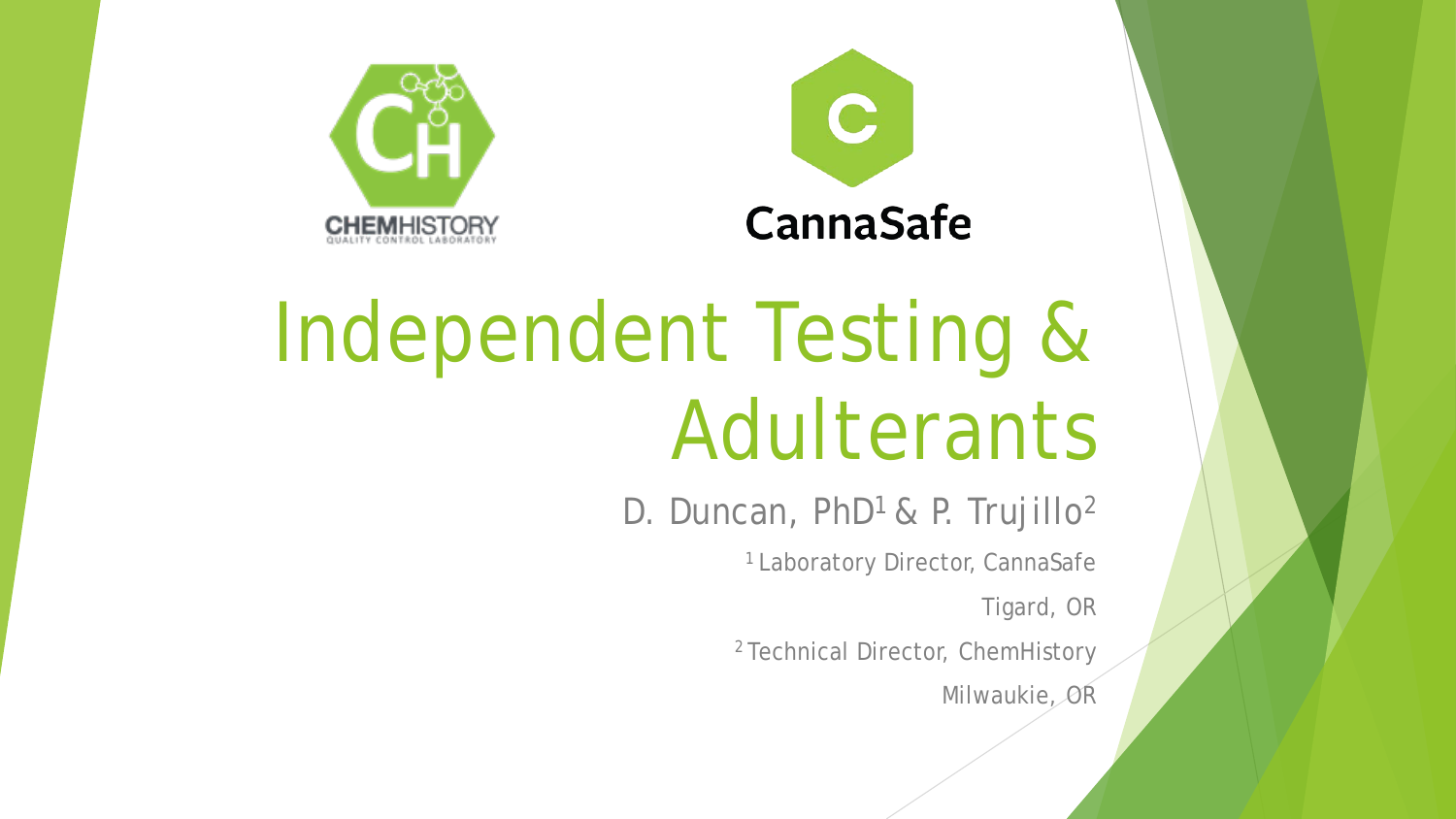## **Outline**

#### Rules & Testing

Terpene Analysis

Commercial Terpene Solutions

Adulterants in Inhalable Products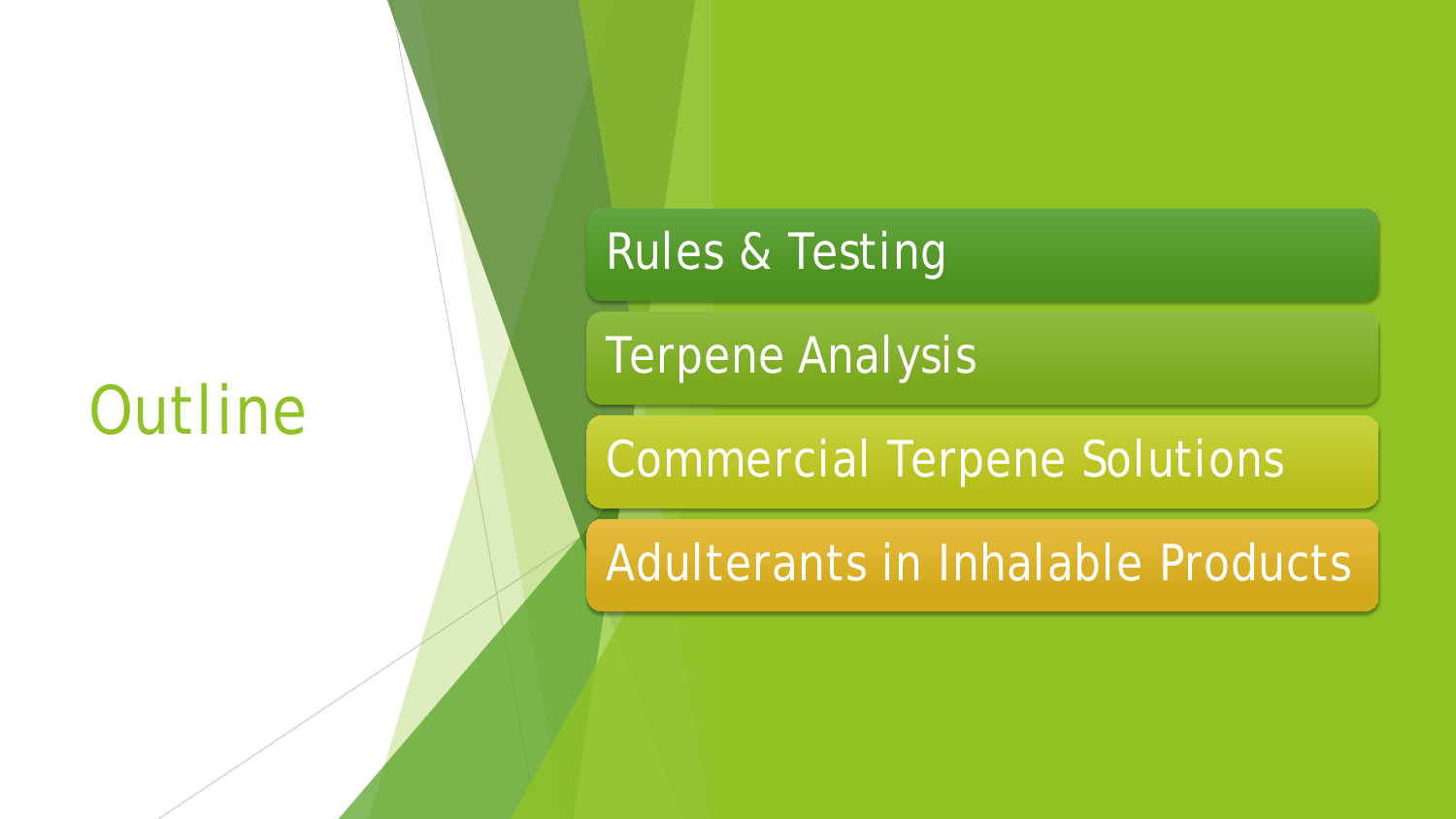### From Rules to Data: A laboratory prospective



**CannaSafe** 

| Regulations   |                           |                       |  |
|---------------|---------------------------|-----------------------|--|
| Compound      | <b>Method Development</b> |                       |  |
| Concentration | Instrumentation           | <b>Testing</b>        |  |
| Frequency     | Procedure                 | <b>Quality System</b> |  |
| Reporting     | Validation                | Measurement           |  |
| Amount        | <b>ROI</b>                | Reporting             |  |
|               |                           |                       |  |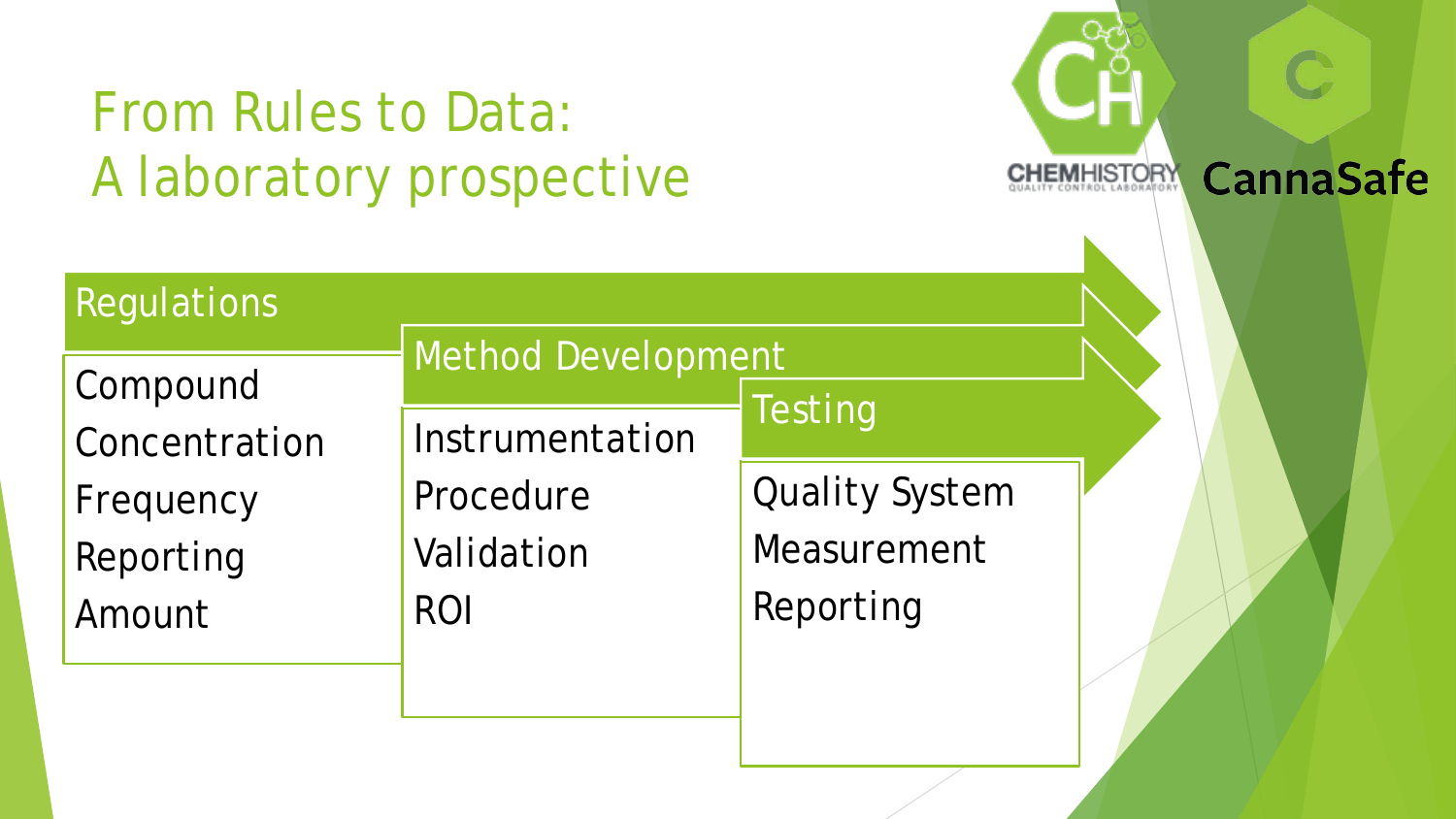## How to Quantify

Targeted Testing

- Low to moderate cost
- Chemically isolate target compounds from sample
- Easy to automate
- Multiple detectors available

Untargeted Testing

- Moderate to high cost
- ▶ Chemically isolate class of compounds from sample

**CannaSafe** 

- Difficult to automate
- Time of flight mass
	- spectrometers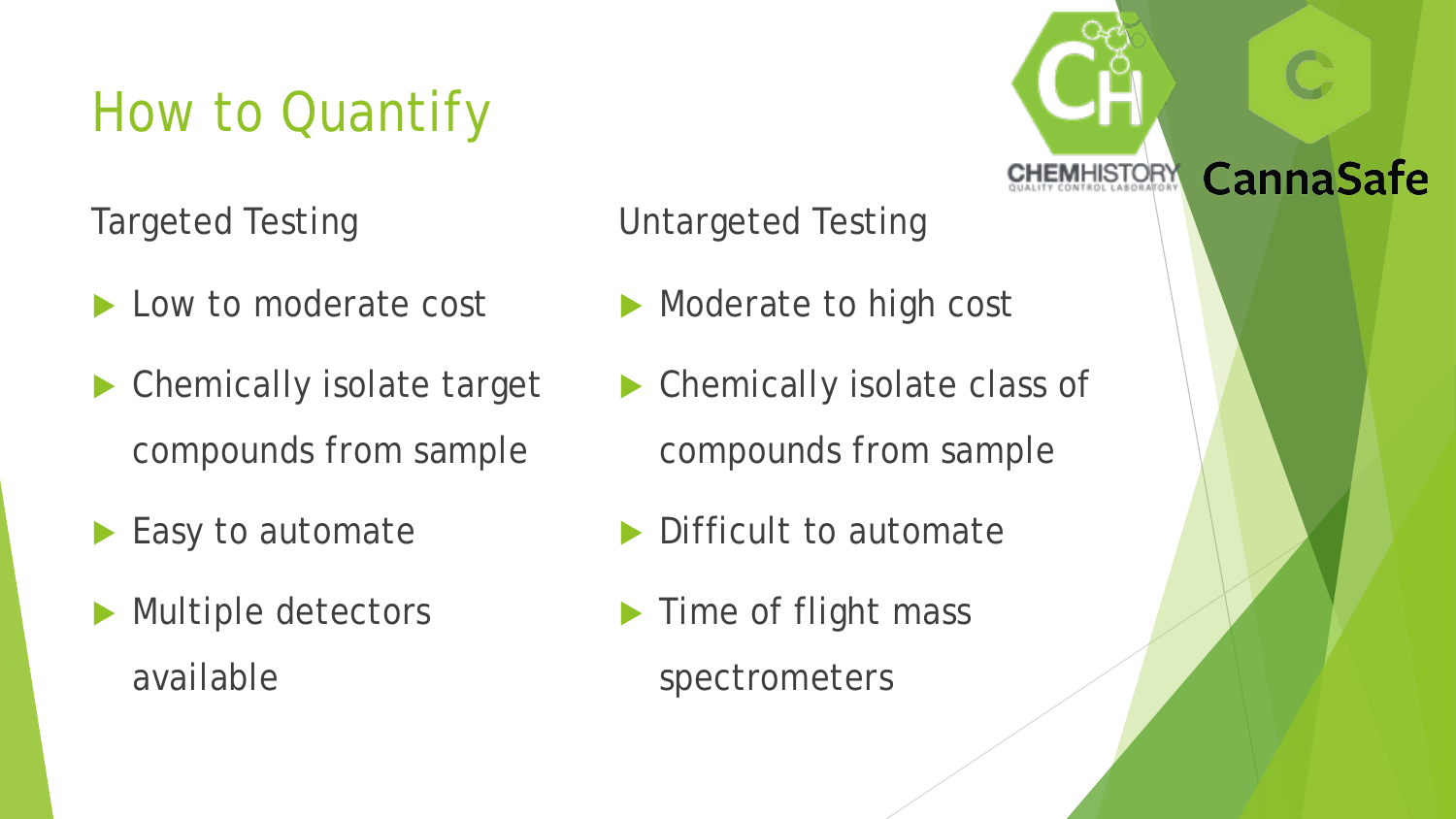## Typical GC Chromatography



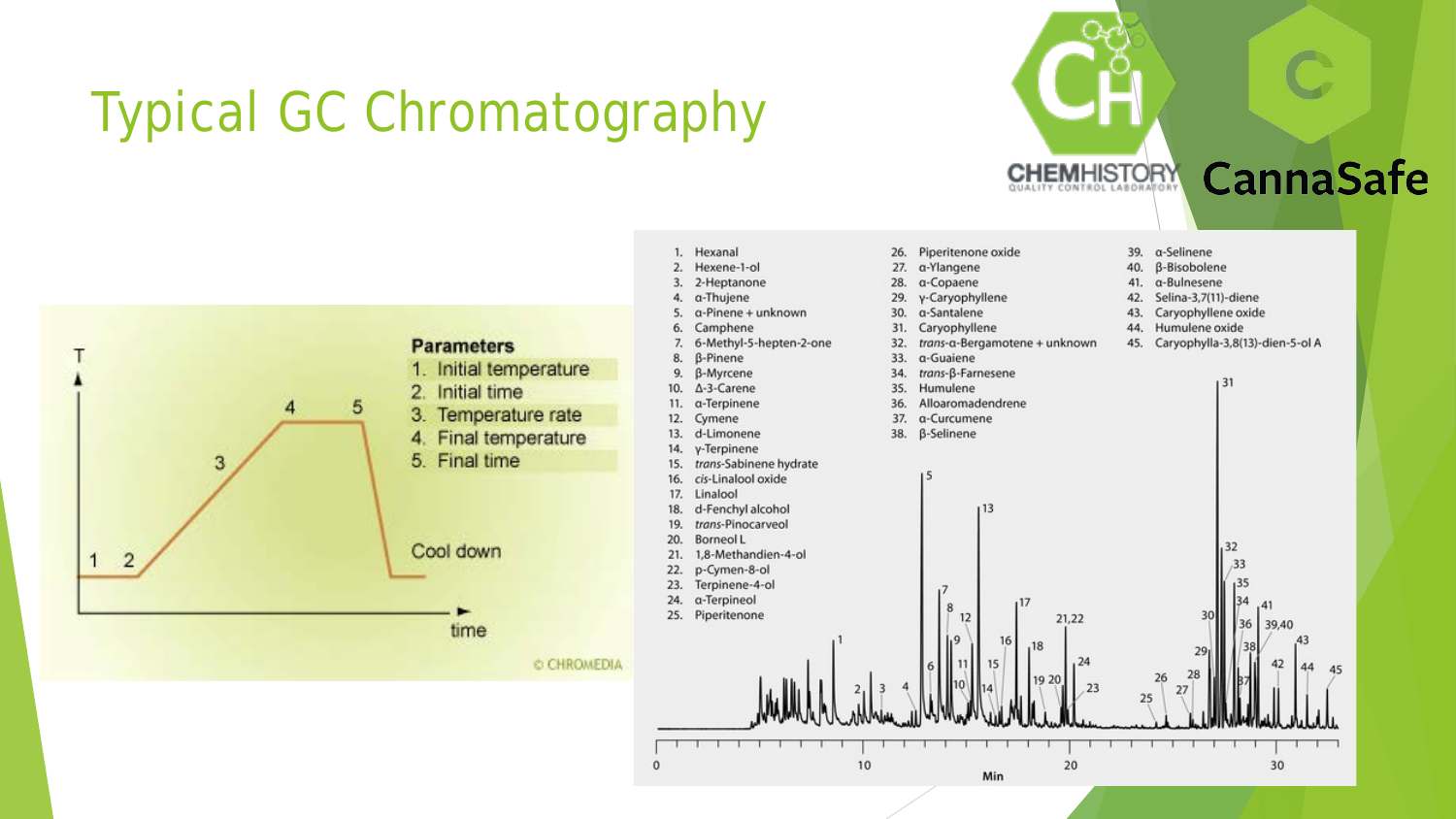#### **Trends**

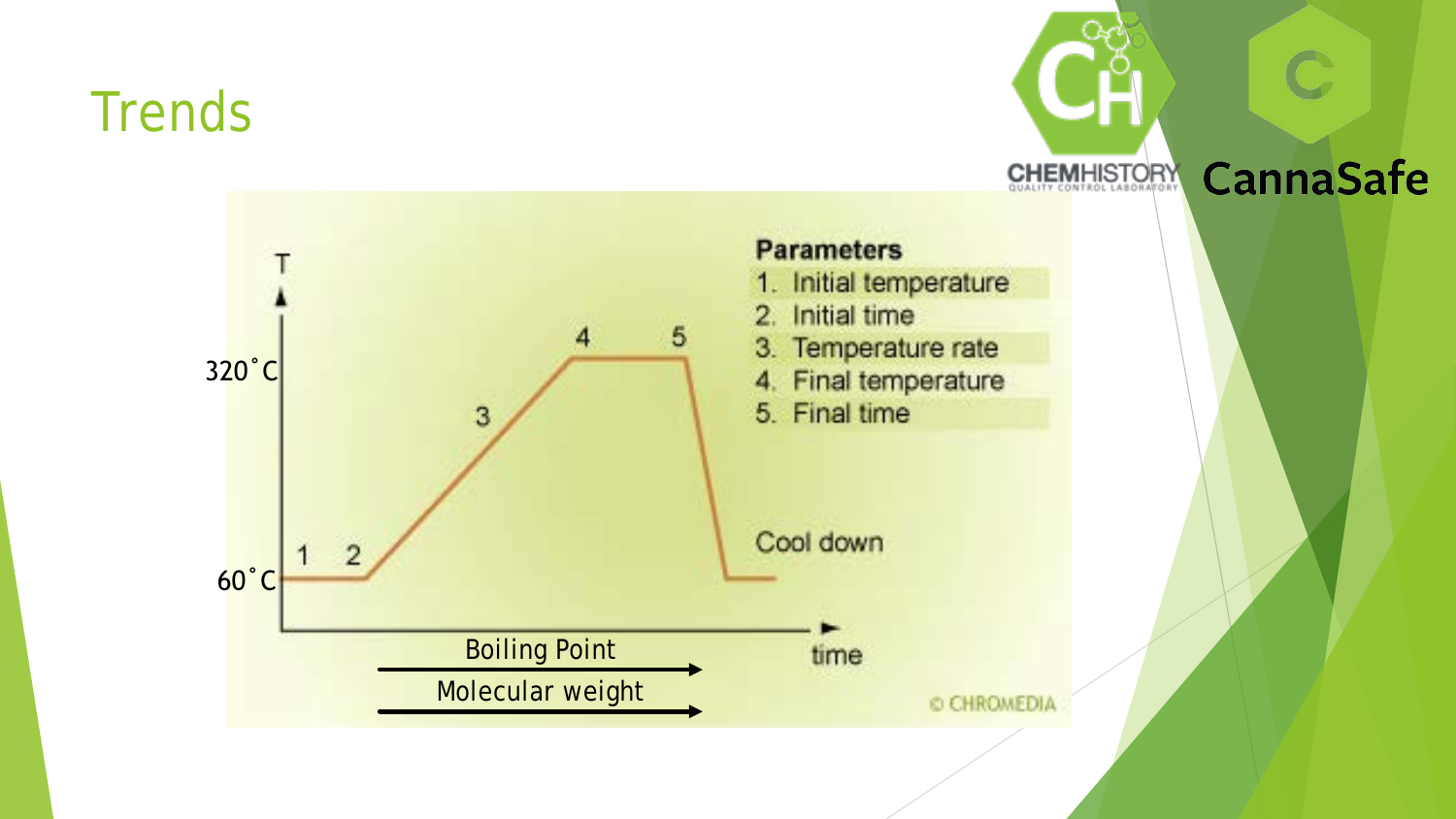

#### Typical Flavored Distillate Data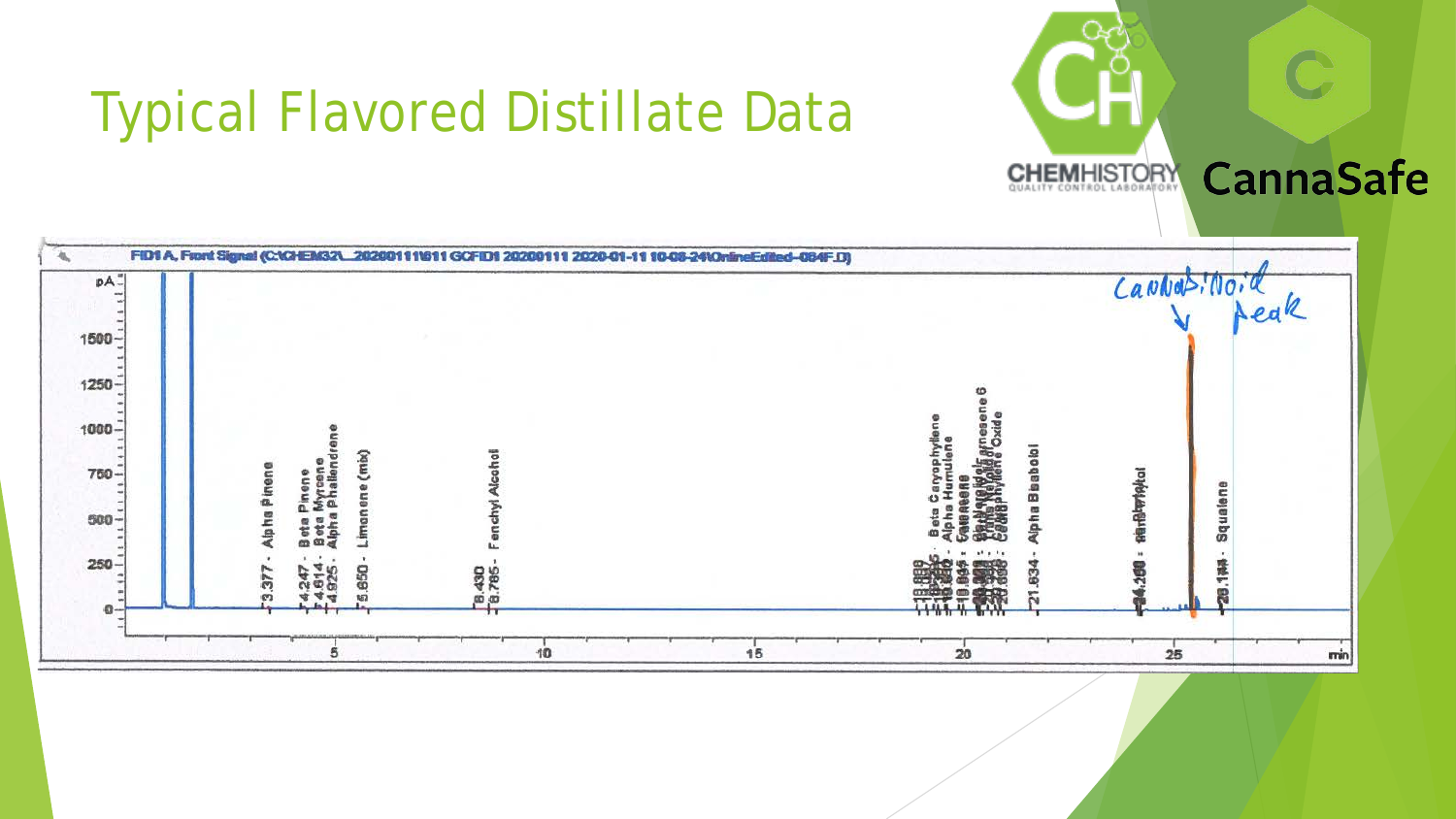#### Myrcene Terpene Solution



**CannaSafe**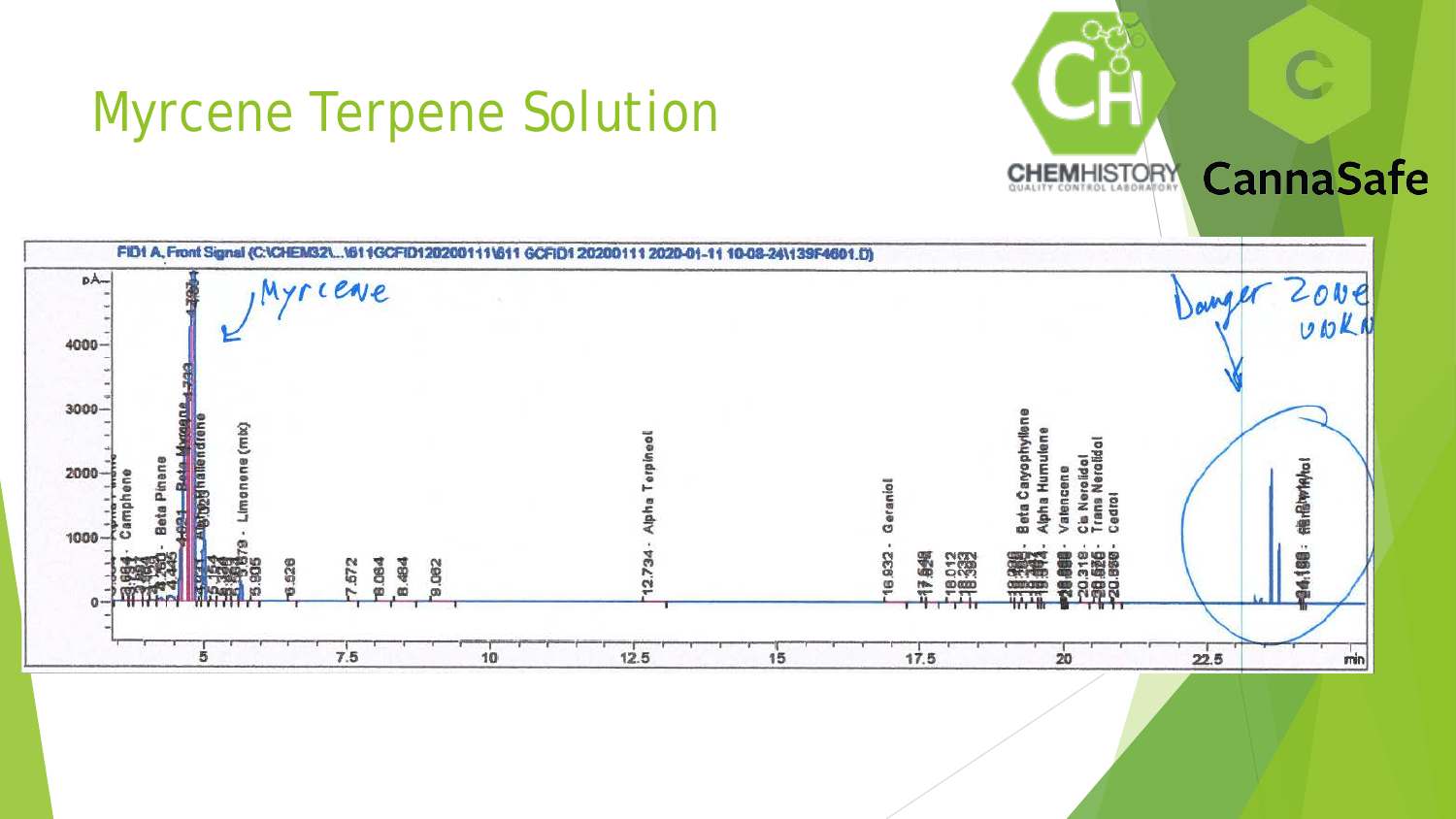



**CannaSafe**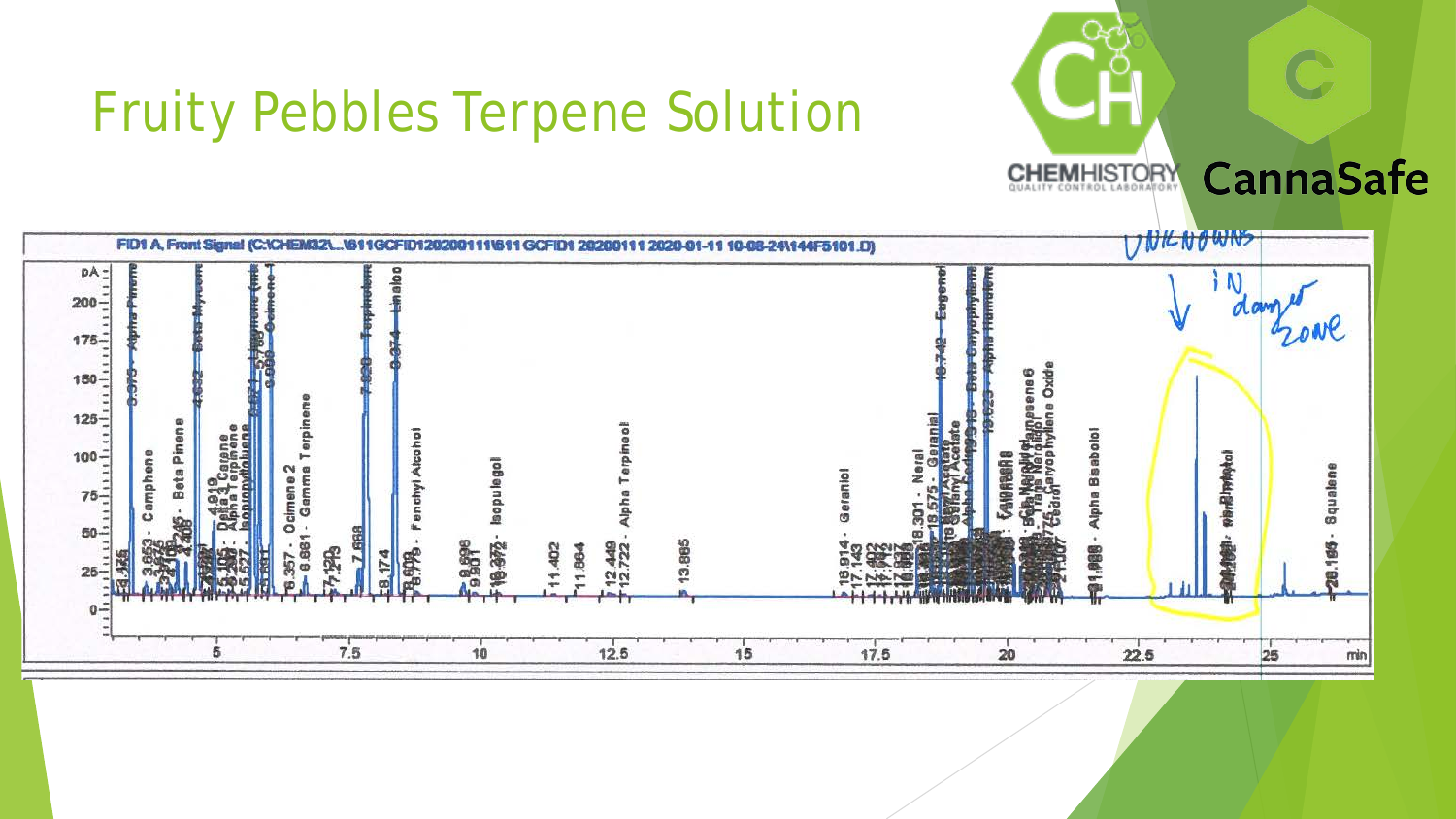#### Geraniol Terpene Solution



**CannaSafe**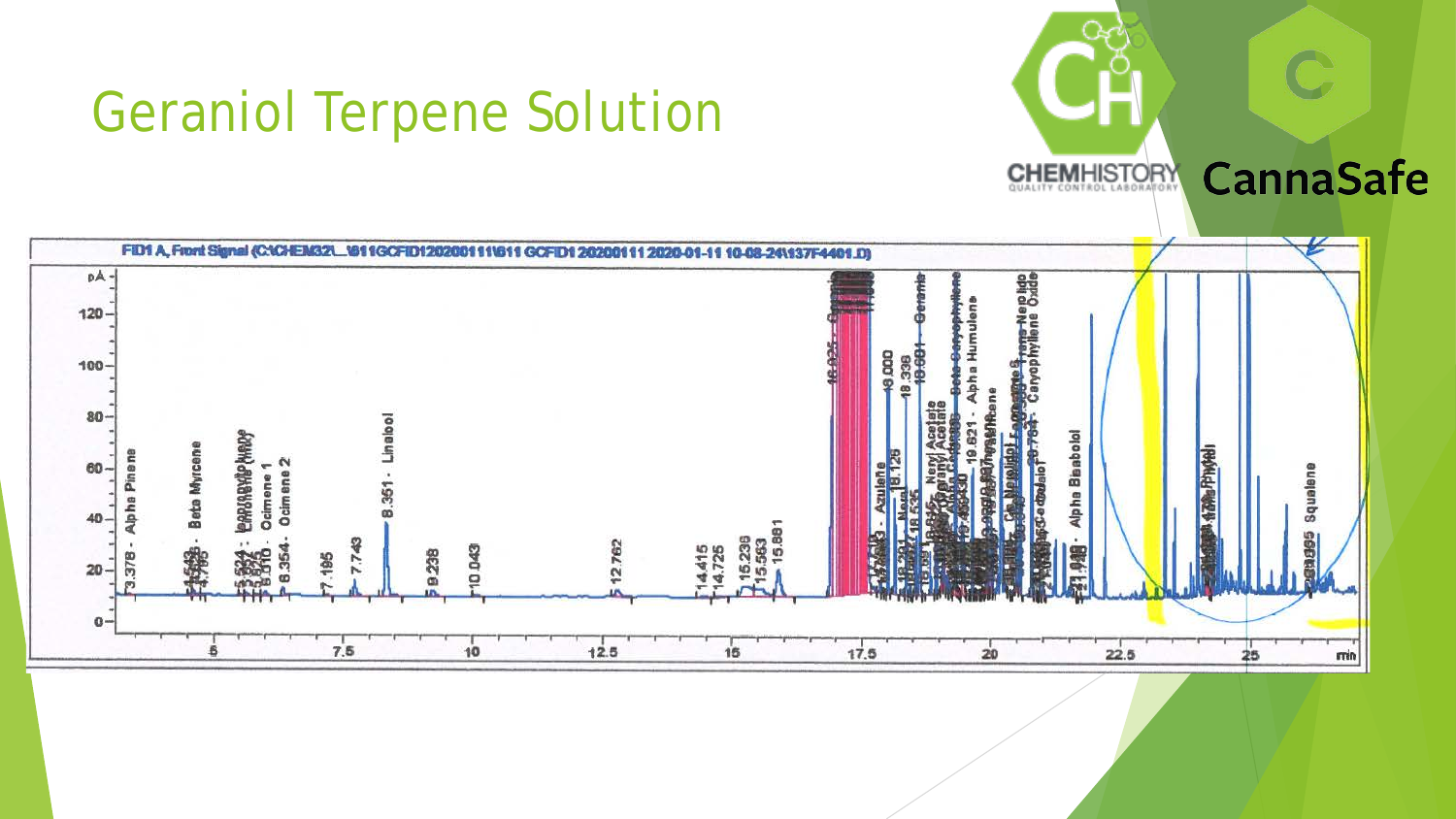### Geraniol Terpene Solution (zoom)



**CannaSafe**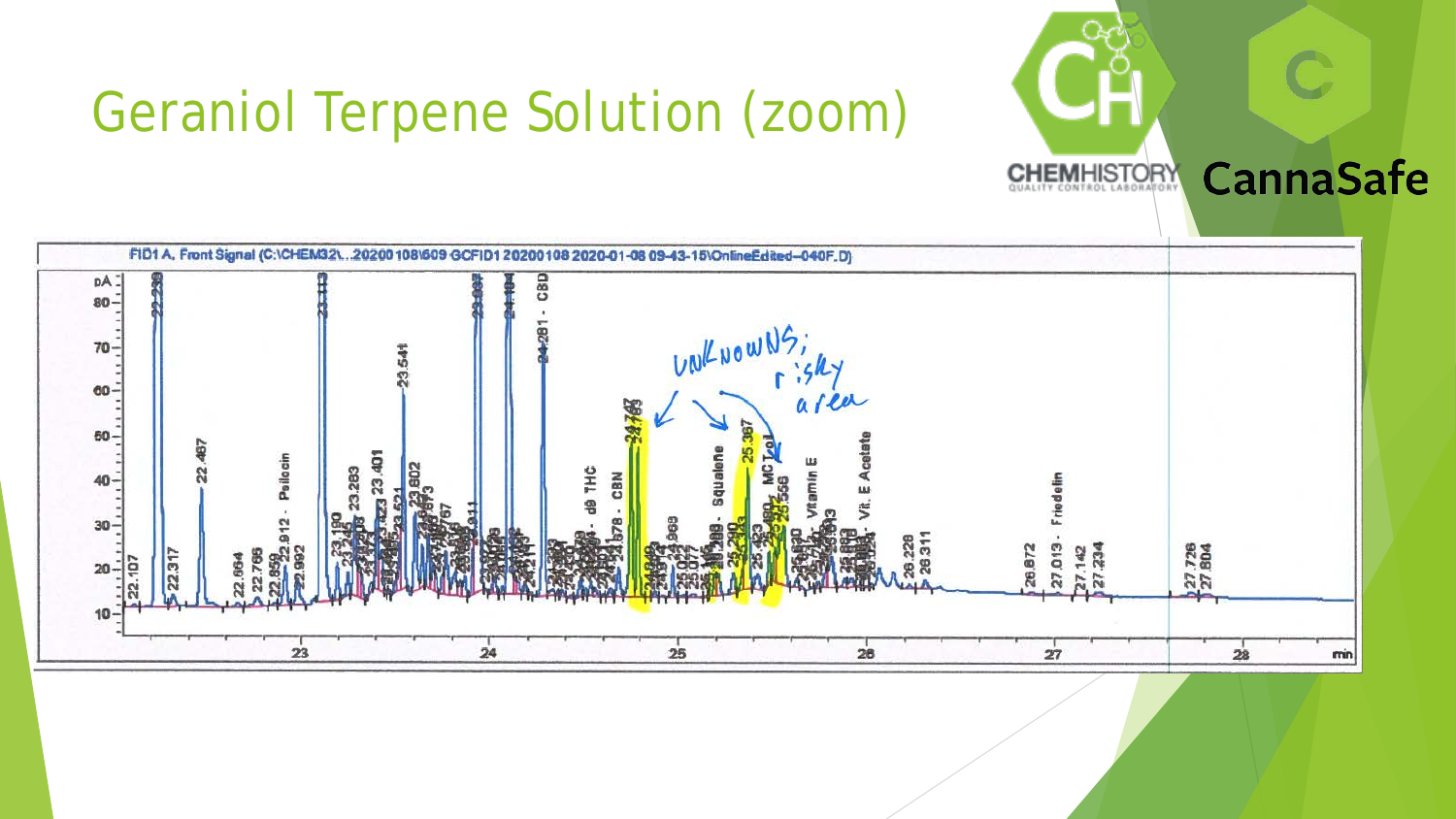#### What have we seen?



| <b>Sample</b> | Squalene (%) | <b>MCT (%)</b> | <b>Bisabolene (%)</b> | Vitamin E (%) | Vitamin E Acetate (%) |
|---------------|--------------|----------------|-----------------------|---------------|-----------------------|
|               |              |                |                       |               |                       |
| 1 Viscosity   | < 0.10       | 2.12           | <b>ND</b>             | <b>ND</b>     | <b>ND</b>             |
| 2 Terp. Sol.  | < 0.10       | 7.31           | <b>ND</b>             | <b>ND</b>     | 0.47                  |
| 3 OLCC RSO    | < 0.10       | 5.82           | < 0.50                | < 0.10        | 0.31                  |
| 4 CBD Vape    | < 0.10       | 7.09           | <b>ND</b>             | < 0.10        | 0.40                  |
| 5 OLCC Vape   | 0.66         | 2.14           | 3.79                  | 0.12          | 0.35                  |
| 6 Viscosity   | < 0.10       | <b>ND</b>      | < 0.50                | <b>ND</b>     | 0.71                  |
| 7 CBD Vape    | < 0.10       | <b>ND</b>      | 0.88                  | < 0.10        | 0.44                  |